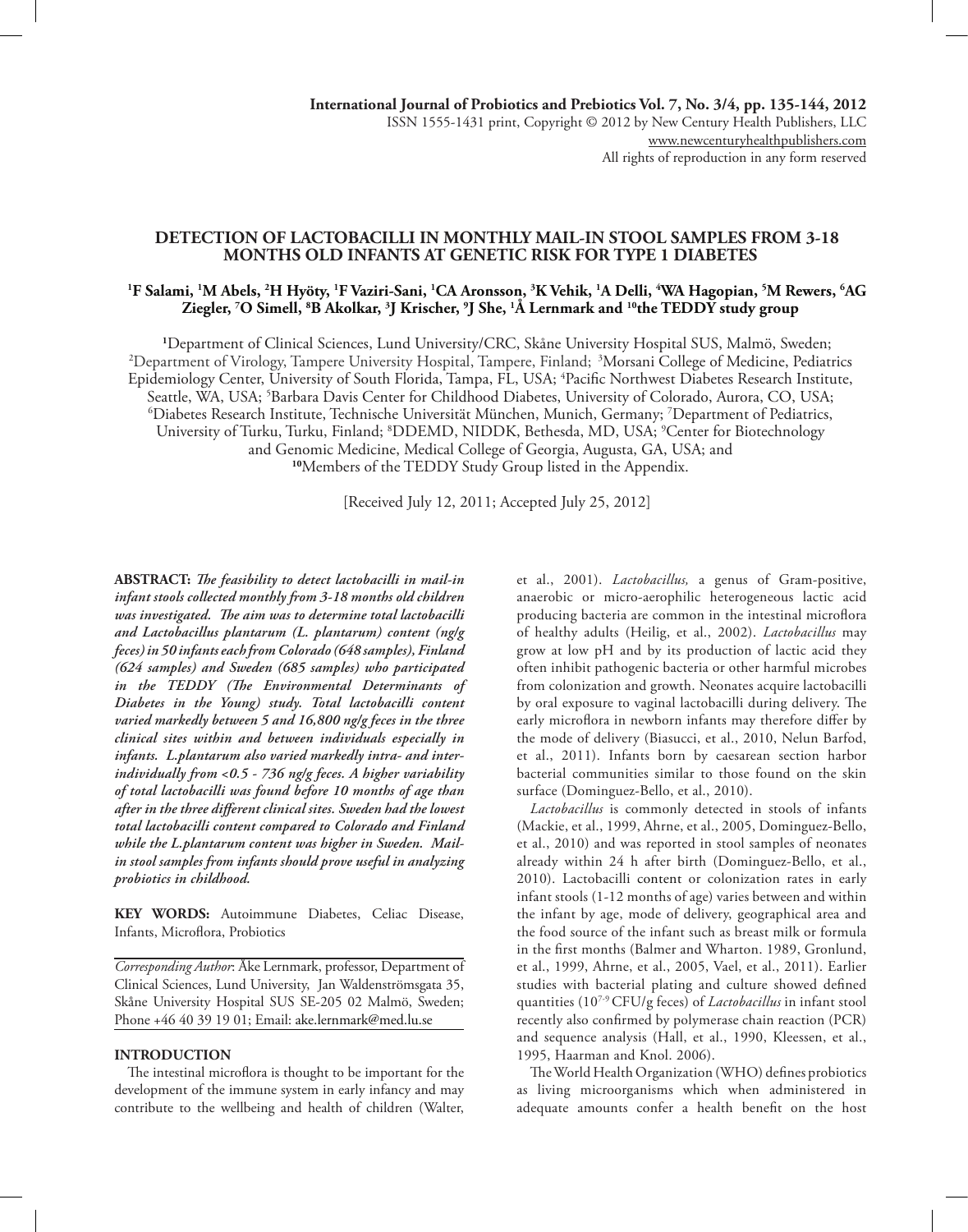and several *Lactobacillus* species are common probiotic supplements and products (FAO/WHO. 2006). It has been reported that lactobacilli may be beneficial to autoimmune diseases such as inflammatory bowel disease (IBD) (Lieske, et al., 2005, Schmidt, et al., 2010), celiac disease (Lindfors, et al., 2008), type 1 diabetes (T1D) (Roesch, et al., 2009, Petrovsky. 2010) and multiple sclerosis (MS) (Lavasani, et al., 2010). The etiology and pathogenesis of these organspecific autoimmune diseases are not fully understood. Both type 1 diabetes and celiac disease have long subclinical asymptomatic prodromal disease states defined by the presence of autoantibodies against target autoantigen (Knip, et al., 2005, Dib and Gomes. 2009). It cannot be excluded that exposure to lactobacilli during the prodrome may affect disease pathogenesis. However, little is known about the relationship between colonization and consumption of probiotics during infancy.

The Environmental Determinants of Diabetes in the Young (TEDDY) study is a consortium comprising six clinical centers in Europe and the USA, which has already from 3 months of age enrolled children at increased genetic risk for type 1 diabetes and celiac disease (TEDDY Study Group. 2007, Hagopian, et al., 2011). The main goals of the multicenter and multinational consortium are to identify environmental factors and gene environment interactions causing islet autoimmunity as defined by persistent autoantibodies against GAD65, IA-2 or insulin and T1D (TEDDY Study Group. 2007). As part of the study, the parents were asked to mail stool samples on a monthly basis. These mail-in stools samples have been obtained to be used in future nested case-control studies to test hypotheses related to the appearance of islet or celiac disease autoantibodies (TEDDY Study Group. 2007). Here we test a subset of samples to evaluate the present approach to collect, store and process stool samples. It was hypothesized that mailin stool samples at ambient temperatures were comparable to previous more rigorous approaches (Hall, et al., 1990, Kleessen, et al., 1995, Gronlund, et al., 1999, Ahrne, et al., 2005, Haarman and Knol. 2006) in content of total lactobacilli and *L.plantarum*, in stool samples collected at 3-18 months of age.

#### **SUBJECTS AND METHODS**

**Subjects.** In the TEDDY study, 420 000 newborn infants were screened for T1D and celiac disease high-risk HLA genotypes in six different clinical centers (Europe: Finland (FIN), Germany, Sweden (SWE) and USA: Colorado (COL), Georgia and Washington) (TEDDY Study Group. 2007, Hagopian, et al., 2011). The subjects in this study were 50 infants each from COL, FIN and SWE (Table 1). Their parents mailed stool samples on a monthly basis at the age of 3-18 months resulting in a total of 648 stool samples from COL, 624 stool samples from FIN and 685 stool samples from SWE (Table 2). The infants were healthy and were selected because they were negative for islet and

tissue transglutaminase autoantibodies. The distribution of the T1D and celiac disease high-risk HLA genotypes were DQ2/8 (n=62), DQ8/8 (n=24) and DQ2/2 (n=14), the distribution between COL, FIN and SWE was comparable.

**TABLE 1. Distribution of participating infants by country, gender, age, HLA genotype and mode of delivery.**

|              | COLORADO        | <b>FINLAND</b>  | <b>SWEDEN</b> |  |
|--------------|-----------------|-----------------|---------------|--|
| Gender       |                 |                 |               |  |
| Female       | 29              | 28              | 20            |  |
| Male         | 21              | 22              | 30            |  |
| Total        | 50              | 50              | 50            |  |
| <b>HLA</b>   |                 |                 |               |  |
| genotype     | 28              | 34              | 27            |  |
| DQ 2/8       | 12              | 12              | 14            |  |
| DQ 8/8       | 10              | 4               | 9             |  |
| DQ 2/2       | 50              | 50              | 50            |  |
| Total        |                 |                 |               |  |
| Mode<br>of   |                 |                 |               |  |
| delivery     |                 |                 |               |  |
| Unknown      | 1               | 1               | 3             |  |
| Vaginal      |                 |                 |               |  |
| Normal       | $\overline{35}$ | $\overline{37}$ | 43            |  |
| vaginal      |                 |                 |               |  |
| Instruments  | $\overline{2}$  | $\overline{2}$  | $\mathbf{1}$  |  |
| plus Vaginal |                 |                 |               |  |
| Subtotal     | 37              | 39              | 44            |  |
| Caesarean    | 12              | 10              | 5             |  |
| section      |                 |                 |               |  |
| Total        | 50              | 50              | 50            |  |

**Stool sample processing.** The stool samples from the different clinical centers were mailed to the National Institute of Diabetes and Digestive and Kidney Diseases (NIDDK) repository in Germantown, MD for COL, to the respective TEDDY clinic in Turku, Tampere or Oulu for FIN or to the TEDDY clinic in Malmoe for SWE. All samples were kept at -80° C and shipped on dry ice from FIN to the NIDDK repository. All samples from the 150 infants were sent on dry ice to Tampere, Finland for processing. Each stool sample was weighed to determine wet weight in grams, cut and suspended in phosphate-buffered saline (PBS) to prepare a 10% (w/v) suspension. A 0.5 mL aliquot was shipped on dry ice to Malmo, Sweden for DNA extraction and analysis of lactobacilli by PCR.

**Extraction of stool sample DNA:** Stool sample suspensions were stored at -80° C until analysis within 2-4 months. DNA was extracted with QIAamp DNA stool Mini Kit (Qiagen) according to the manufacturer's instructions. The quantity and purity of the extracted DNA was checked by a NanoDrop 1000 Spectrophotometer instrument (Thermo Scientific). The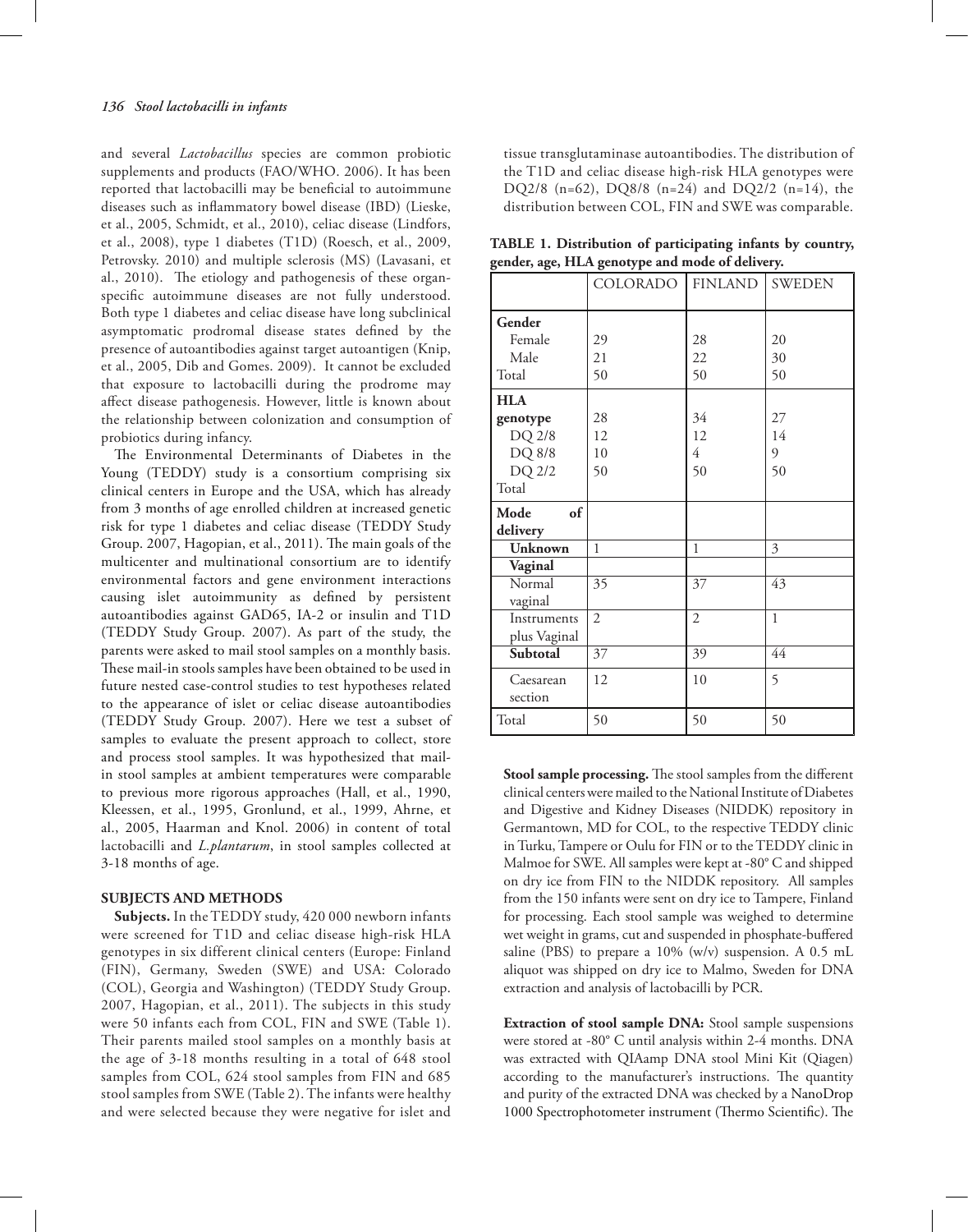| Age            | Colorado    | Total        |          | Finland     | Total        |          | Sweden      | Total        |           |
|----------------|-------------|--------------|----------|-------------|--------------|----------|-------------|--------------|-----------|
|                |             | lactobacilli |          |             | lactobacilli |          |             | lactobacilli |           |
| Months         | $\mathbf n$ | Median       | Range    | $\mathbf n$ | Median       | Range    | $\mathbf n$ | Median       | Range     |
| 3              | 50          | 134          | 6-7080   | 50          | 113          | 10-4568  | 50          | 40           | 3-16800   |
| $\overline{4}$ | 40          | 140          | 5-7024   | 47          | 134          | 24-14676 | 47          | 47           | 4-3128    |
| 5              | 49          | 177          | 5-16800  | 47          | 165          | 7-5280   | 49          | 61           | 5-944     |
| 6              | 39          | 175          | 18-5144  | 45          | 170          | 10-4320  | 45          | 59           | 6-7432    |
| $\overline{7}$ | 46          | 171          | 3-16800  | 46          | 269          | 8-7872   | 45          | 60           | 7-4432    |
| 8              | 47          | 172          | 10-8240  | 45          | 193          | 11-16800 | 50          | 54           | 8-2568    |
| 9              | 42          | 172          | 14-16240 | 38          | 131          | 11-6704  | 46          | 51           | 9-7920    |
| $10\,$         | 48          | 136          | 11-3272  | 42          | 112          | 25-2584  | 46          | 48           | 10-109    |
| 11             | 46          | 109          | 7-494    | 36          | 133          | 15-8320  | 45          | 55           | 10-1208   |
| 12             | 42          | 121          | 26-454   | 38          | 104          | 5-2072   | 45          | 54           | $8 - 147$ |
| 13             | 44          | 118          | 22-896   | 40          | 121          | 30-976   | 45          | 54           | 8-677     |
| 14             | 37          | 104          | 13-727   | 39          | 116          | 20-15440 | 45          | 52           | 14-438    |
| 15             | 41          | 110          | 15-462   | 34          | 100          | 37-1520  | 44          | 57           | 15-770    |
| 16             | 33          | 98           | 10-551   | 35          | 122          | 36-5928  | 43          | 50           | 9-258     |
| 17             | 23          | 98           | 15-540   | 31          | 129          | 36-1120  | 32          | 56           | 20-758    |
| 18             | 10          | 87           | 12-184   | 11          | 117          | 28-1320  | 8           | 59           | 39-141    |
| Mean           |             | 133          |          |             | 139          |          |             | 57           |           |
| Total          | 648         |              |          | 624         |              |          | 685         |              |           |

**TABLE 2. Total lactobacilli in ng DNA/g faeces are shown for each month of sampling.** Number of stool samples submitted per month from TEDDY children in Colorado, Finland and Sweden respectively.

DNA was then stored at -20° C until further DNA analysis.

**Detection of total Lactobacilli and** *L.plantarum* **in stool:**  Stool lactobacilli and *L.plantarum* content was determined in duplicate samples by quantitative PCR (q-PCR) using RealPlex2 (Eppendorf) instrument as previously described (Haarman and Knol. 2006, Berggren, et al., 2011). The qPCR was carried out at the accredited laboratory of Probi AB, Lund, Sweden. Total lactobacilli content was determined by analyzing the presence of a conserved 16S ribosomal RNA sequence in 20 µl PCR amplification reaction mixture containing 10 µl Platinum SYBR green qPCR superMix-UDG (Invitrogen), 1 µl 0.1µM of forward (5'-AGCAGTAGGGAATCTTCCA-3') and reverse (5'-CACCGCTACACATGGAG-3') primers (Applied Biosystems), 2 µl stool DNA and 7 µl RNase-free DPCE-treated  $H_2O$  (Haarman and Knol. 2006, Berggren, et al., 2011). The temperature profile of the q-PCR consisted 2 min at 50°C, 2 min at 95°C, followed by 40 cycles of 15 s at 95 °C, 30 s at 61 °C and 30 s at 72°C. Species specific primers and probe targeted on the 16S intergenic spacer region were used to detect *L.plantarum* with q-PCR (Berggren, et al., 2011). The q-PCR assays were performed in 25 µl PCR amplification mix containing 12,5 µl Platinum Q-PCR Super Mix-UDG (Invitrogen),  $0,2 \mu M$  (0,1125  $\mu$ l) of both primers (FW5'-CGGTGTTCTCGGTTTCATTATG-3' and REV

# 5'-CCTACACACTCGTCGAAACTTTGT-3') (Applied Biosystems), 100 µM

Taqman probe 6-Fam (5'-CTTGTTCTTTGAAAACTAG3'-MBG) (Applied Biosystem) and 5 µl stool DNA. *L.plantarum* DNA extracted from pure cultures was used as standard (Tannock. 1999, Haarman and Knol. 2006, Berggren, et al., 2011). The final concentration of total lactobacilli and L.plantarum were given as ng DNA/g feces. The detection limit for total lactobacilli was 1 ng DNA/g feces and 0.6 ng DNA /g feces for *L. plantarum*.

**Statistical evaluation:** Box and whiskers plots or line diagram of individual samples were used to display the data. Tests for normality failed for content of *L.plantarum* and total *Lactobacillus*. Mann Whitney U test and Wilcoxon signedrank test were used to compare levels. A two tailed p value of <0.05 was considered significant. GraphPad was used to calculate AUC. The statistical package used was SPSS 18.

## **RESULTS**

**DNA content:** The concentration of DNA extracted in a total of 1,957 stool samples varied from undetectable (4 samples; 0.2 %) to 1,647 µg/g feces (Figure 1). The results of the 648 stool samples from COL (Figure 1, Panel A) , 624 stool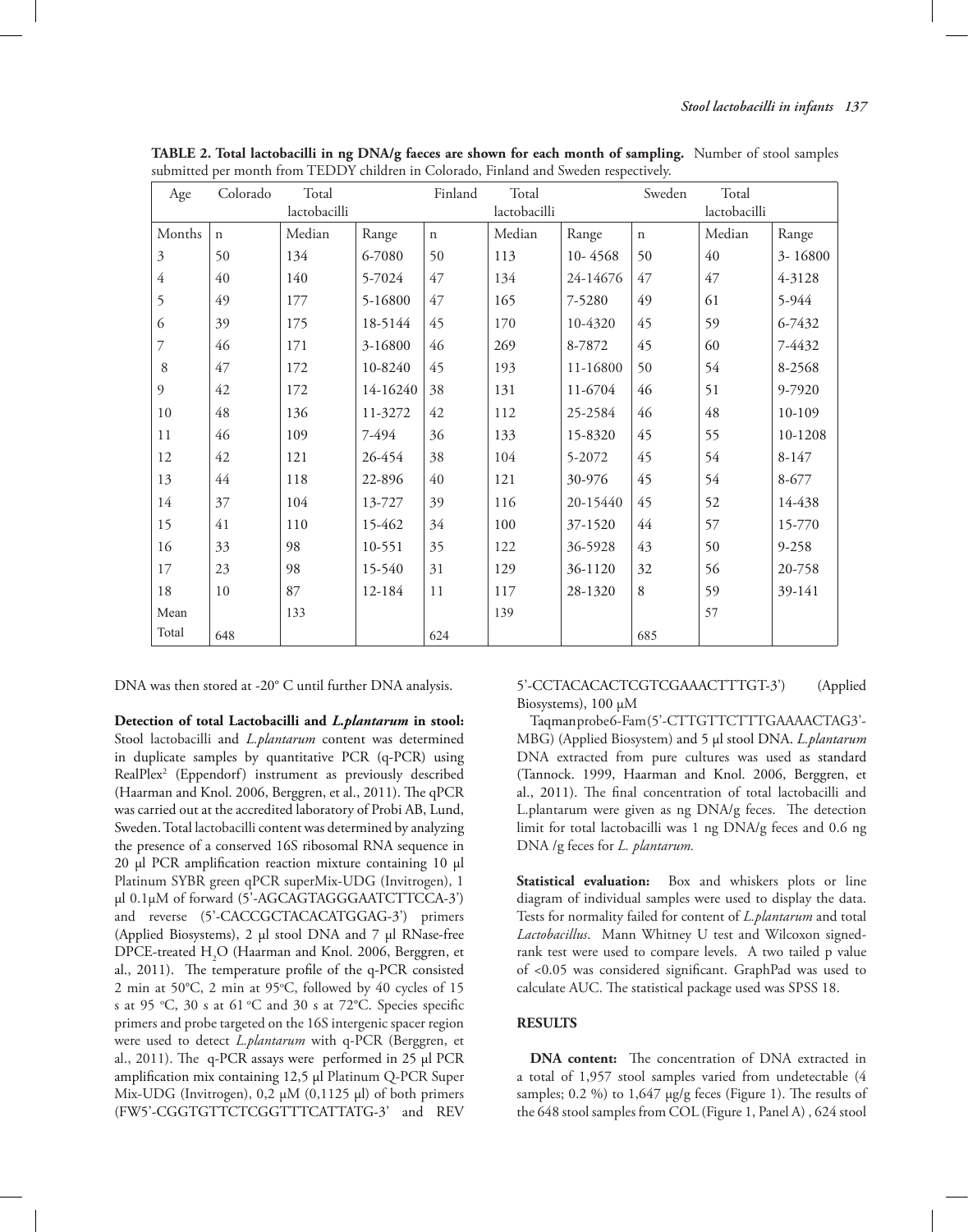### *138 Stool lactobacilli in infants*

samples from FIN (Figure 1, Panel B) and 685 stool samples from SWE (Figure 1, panel C) showed comparable median

**FIGURE 1. The total DNA recovery varies in panel A, COL; panel B, FIN and panel C, SWE.** Similar variation of the DNA recovery can be seen between the countries.

**FIGURE 2. DNA content (microgram DNA/g feces) obtained**  1400 **in mail-in samples from 50 children each during four calendar years in COL (panel A), FIN (panel B) and SWE (panel C).** There 1200 was no seasonal variation in COL and SWE while the DNA content ò 1000 was higher in FIN during the winter (p=0.03). µg DNA/g feces 600 800  $\overline{\mathsf{A}}$  $P = 0.51$ 500 600 µg DNA/g Feces 400 400 A 200 300 Γ  $\circ$ 200 100 1400 0 1200  $900<sub>1</sub>$  $\circ$ 1000  $\circ$ 800 µg DNA/g feces  $P = 0.03$ 19<br>DNA/ g Feces<br>3<br>3<br>3<br>3<br>3<br>3  $\overline{B}$ 800 600 8 B  $\frac{0}{8}$ 400 200 부 o 100 0 1400 1000  $P = 0.34$ 1200 µg DNA/g Feces  $\mathsf{C}$ 1000 750 µg DNA/g feces 800 C 500 600 400 250 Ê 200 L  $\circ$ 0  $\frac{1}{3}$  $10^{-1}$ ń  $12$  $\frac{1}{13}$  $\frac{1}{14}$  $15$  $\frac{1}{16}$  $17$ ᠼ Winter Summer Age (months)

2, panel B).

values. The content of DNA extracted from stool samples mailed during the winter (January, February, September, October, November and December) was not different from summer (March, April, May, June, July, August) in COL (Figure 2, panel A) and SWE (Figure 2, panel C), while FIN showed higher content in the winter than in summer (Figure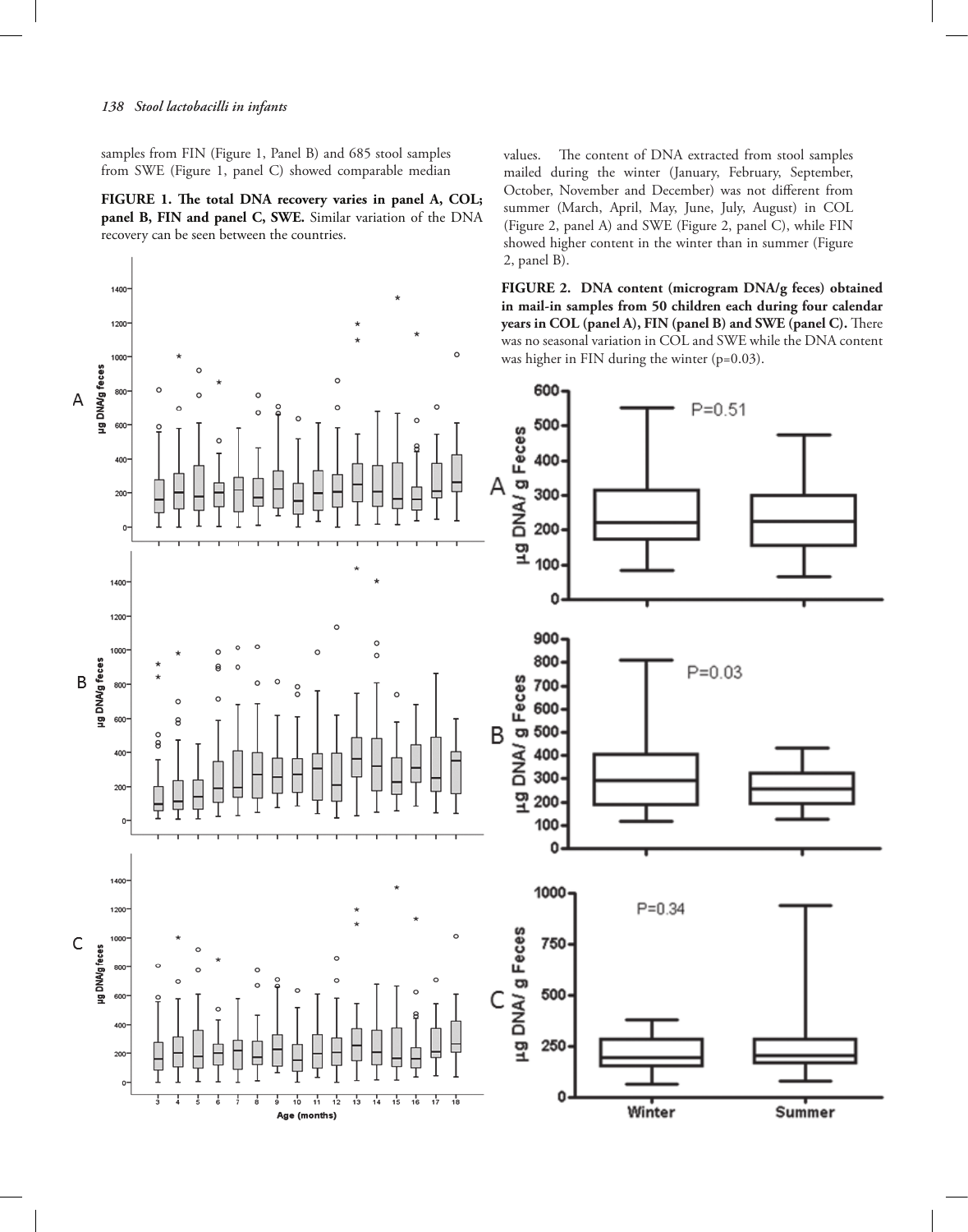**FIGURE 3. Box and whiskers plots of total lactobacilli content (ng DNA/g feces) in all infants at the age of 3-18 months in COL (panel A), FIN (panel B) and SWE (panel C).** 



Total lactobacilli: The total lactobacilli content varied between 5 – 16,800 ng lactobacilli/g feces in both COL (Figure 3, panel A), FIN (Figure 3, panel B) and SWE (Figure 3, panel C). Total lactobacilli content for each child was computed from the area under the curve (AUC) of each peak multiplied by the number of peaks (Figure 4). While FIN and COL did not differ, the total AUC was lower in SWE compared to both COL  $(P=0.0001)$  and FIN  $(P=0.001)$ . The box plot with whiskers analyses (Figure 3) indicted increased variability at lower age. It was found that the total AUC was increased in samples from 3-10 months old compared to 11-18 months old children in COL (P=0.0001), FIN (P=0.001) and SWE (P=0.0001)(Figure 4, panel B).

**FIGURE 4. Panel A. Lactobacilli content (ng DNA/g feces) shown as the sum of AUC of total lactobacilli in samples from 3-18 months of age in 50 children each from COL, FIN and SWE, respectively.** The box plot with whiskers analysis shows that the AUC content was higher in FIN and COL compared to SWE. **Panel B. Total lactobacilli AUC comparing the 3-10 with 11-18**  months samples between COL, FIN and SWE. The box plot with whiskers analysis shows that the AUC content was higher at 3-10 compared to 11-18 months samples at all three sites.

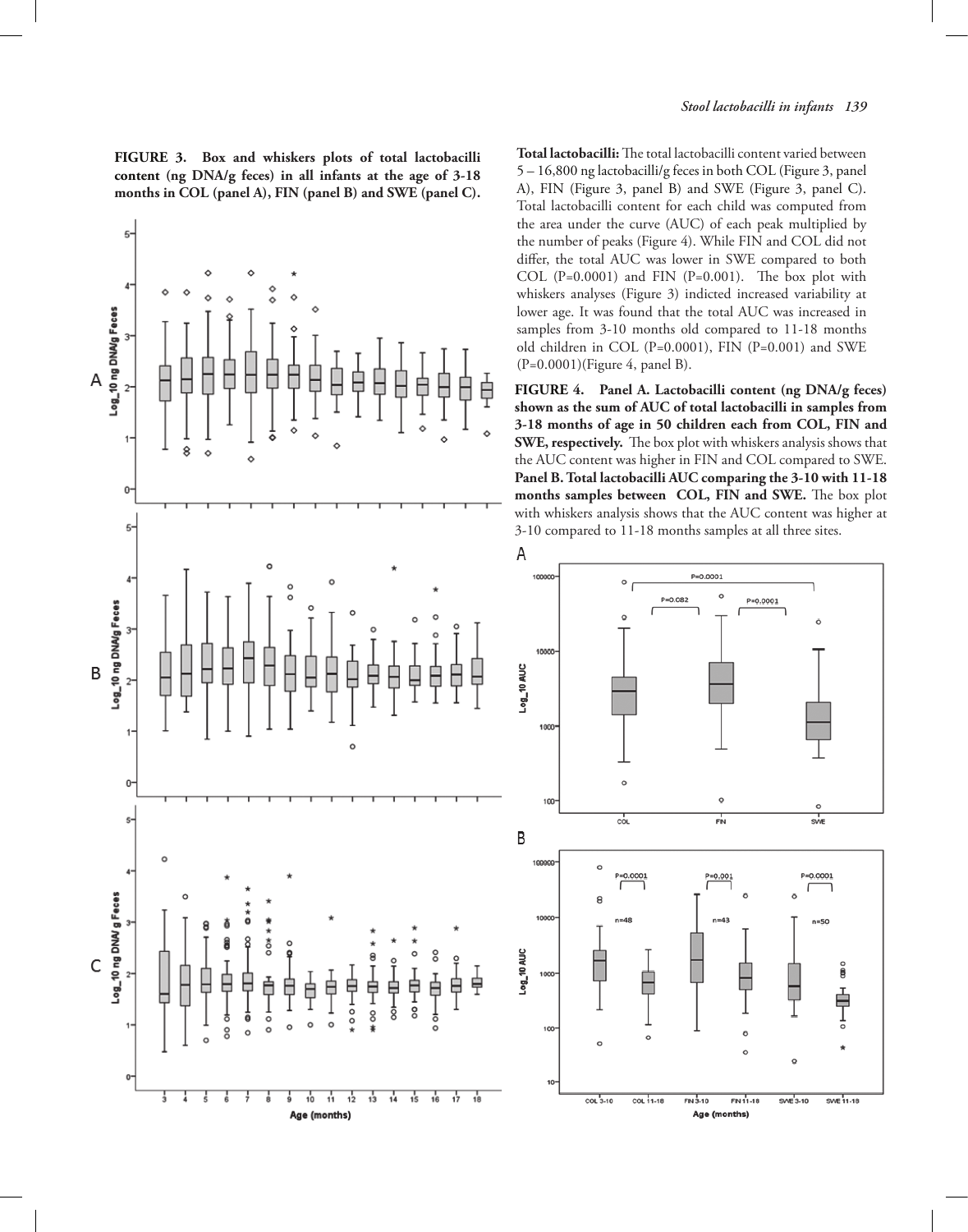*140 Stool lactobacilli in infants*

**FIGURE 5.** *L. plantarum* **content (ng DNA/g faeces) shown individually for all 50 infants at the age of 3-18 months in COL (A), FIN (B) and SWE (C).** Significant excursions in *L. plantarum* content were evident at all three sites.



*L. plantarum***:** The *L.plantarum* content varied markedly between 0.5-1,000 ng *L.plantarum*/g feces both within and between individuals in COL, FIN and SWE (Figure 5). As the excursions in *L. plantarum* varied markedly results are presented on a log scale for 36 children in COL (Figure 5A), 32 children in FIN (Figure 5B) and 31 children in SWE (Figure 5C) who had a content of *L. plantarum* above the lower detection limit of 0.6 ng/g feces in a single sample. Each line represents an individual infant. Variability and excursions in content was observed in all three clinical sites. The number of peaks for the children was different between the sites (Table 3). It was noticed that as many as 14-19 children had no *L. Plant arum* peaks. The largest number of peaks was found in FIN and COL. The length of each peak also varied between sites as FIN and COL had peak lengths longer than 4 months more often than in SWE (Table 3). Total AUC analysis of the children with peaks (about 36-39% of the children had no peaks similar in COL, FIN and SWE) for *L. plantarum* showed that SWE had higher total AUC compared to both COL (P=0.001) and FIN (P=0.002).

The mode of delivery to these children was known (Table 1), however, our study of only 150 children precluded a meaningful statistical analysis of a possible relationship between total lactobacilli or *L. plantarum* and the mode of delivery.

**FIGURE 6.** *L. plantarum* **content (ng DNA/g feces) shown as the sum of AUC of** *L. plantarum* **in samples from 3-18 months of age in 50 children each from COL, FIN and SWE, respectively.** The box plot with whiskers analysis shows that the AUC content was higher in SWE compared to both COL and FIN, which did not differ.

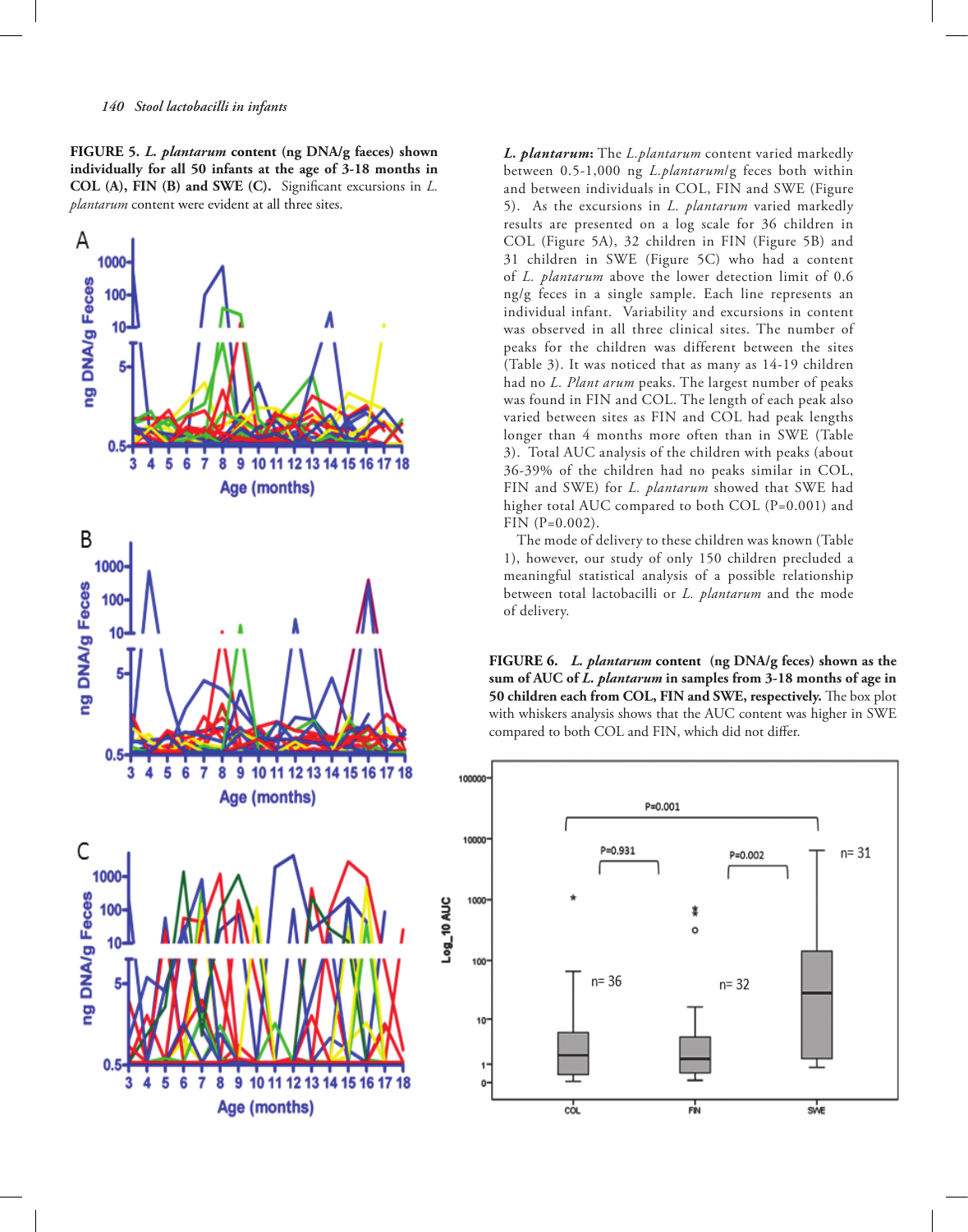| Number of peaks       |    |    | $2 - 5$ | >5 | n  |
|-----------------------|----|----|---------|----|----|
| <b>COLORADO</b>       | 14 |    | 16      | 13 | 50 |
| <b>FINLAND</b>        | 18 | 10 | 10      | 12 | 50 |
| <b>SWEDEN</b>         | 19 |    | 12      |    | 50 |
| Peak length in months |    |    |         |    | >4 |
| <b>COLORADO</b>       | 47 |    | 10      |    |    |
| <b>FINLAND</b>        | 42 | 10 |         |    |    |
| <b>SWEDEN</b>         | 37 |    |         |    |    |

**TABLE 3. Number of** *L. plantarum* **peaks and peak lengths in months in stool samples from TEDDY children.**

#### **DISCUSSION**

The major findings in this study of a total of 1,957 mailin stool samples from 50 children each from COL FIN and SWE, respectively, were the large significant variability of total lactobacilli content and *L.plantarum* content within and between the subjects and also between the three clinical centers. The quality of the stool samples allowed detection of DNA in all the 1,957 samples. The similar DNA content in the samples from the three clinical sites suggested that mail-in stool samples would allow country comparisons. The effect of season was minor. It was therefore possible to conclude that the inter-individual variability of total lactobacilli was comparable between COL, FIN and SWE and there from obtain the results of significantly lower total lactobacilli content in SWE. The variability of total lactobacilli content significantly decreased after 10 months of age (figure 4). The age-dependent variability in total lactobacilli was not reflected in the content of *L. plantarum* as both the inter- and intraindividual variability of this particular strain was apparent at any age (Figure 5). The total lactobacilli exposure was lower in SWE compared to COL and FIN.

In some children the excursions in *L. plantarum* content varied by several orders of magnitude usually but not always in sequential samples. It should therefore be possible to detect the use of probiotics containing *L. plantarum* in future studies of mail-in stool samples. The total *L.plantarum* exposure was higher in SWE compared to COL and FIN. This may be due to a higher consumption of probiotic products or supplements containing *L.plantarum* among children or women in SWE. However, it will be important in future TEDDY studies to analyze ratios between Lactobacilli and *L. plantarum* in the microbiome, as it cannot be excluded that *L. plantarum* is part of, and changes with, the normal gut flora.

The approach to collect the stool samples at the three clinical sites was somewhat different (TEDDY Study Group. 2007). Despite the variability in the way the samples were handled and mailed by ordinary mail in COL, FIN and SWE, the results of both extractable DNA as well as total lactobacilli and *L. plantarum* was largely comparable. The higher DNA content per gram frozen stool in FIN winter samples compared to summer samples would be consistent with the possibility that FIN stool samples were slightly better preserved during the winter months.

The present analysis of 1,957 stool samples from 150 infants from COL, FIN and SWE was selected to evaluate the present approach to collect, store and process stool samples in order to detect and analyze both total lactobacilli as well as specific probiotic species for further analyses. The primary objective of the TEDDY study is the identification of infectious agents, dietary factors, or other environmental exposures that are associated with increased risk of islet autoimmunity and T1D as well as the risk

for tissue transglutaminase autoantibodies and celiac disease (TEDDY Study Group. 2007). It was important to assess the stool samples from 3-18 months old TEDDY children since immunological regulatory bacteria in the infant microflora may be related to age of onset, rate of progression to disease, or alternatively protection from islet autoimmunity or celiac disease. As an observational cohort study, the TEDDY study currently has more than 6,700 participants who were younger than 4.5 months at the first visit and have HLA genotypes that confer risk for type 1diabetes or celiac disease. The participating clinics have so far collected more than 27,000 stool samples in COL, 14,000 in Georgia/Florida, 25,000 in Washington, 29,000 in FIN, 11,500 in Germany and 49,000 in Sweden to be used to test the above hypotheses. The results of the present investigation suggest that it should be feasible to analyze stool samples from TEDDY children before they developed islet autoimmunity, tissue transglutaminase autoantibodies, or both, to relate content of lactobacilli to the appearance of these disease markers. Alternatively, stools samples from children with these disease markers will be analyzed for lactobacilli associated with progression to clinical onset of either type 1diabetes or celiac disease.

The molecular detection of total lactobacilli content and *L.plantarum* was performed with well-established qPCR methods in an accredited laboratory (Probi AB. Lund, Sweden). It was noticed using the Probe Match program at the RDPII website (http://rdp.cme.msu.edu/) that the primers used to amplify the 16S rRNA gene from *Lactobacillus* would also amplify *Weissella* and *Pediococcus* sequences. However, *Pediococcus* and *Weisella* are uncommon in the human microbiome. The lack of specificity is therefore not likely to complicate the assessment of the number of Lactobacillus in the present investigation.

More importantly, the present results in mail-in stool samples were comparable to previous investigations of more rigorously collected stool samples (Gronlund, et al., 1999, Ahrne, et al., 2005). Traditional plating and culture methods for bacterial detection provided comparable results despite shortcomings in culture techniques such as insufficient selectivity and the presence of non-cultivable bacteria (Nadkarni, et al., 2002).

In a previous study of lactobacilli colonisation in 112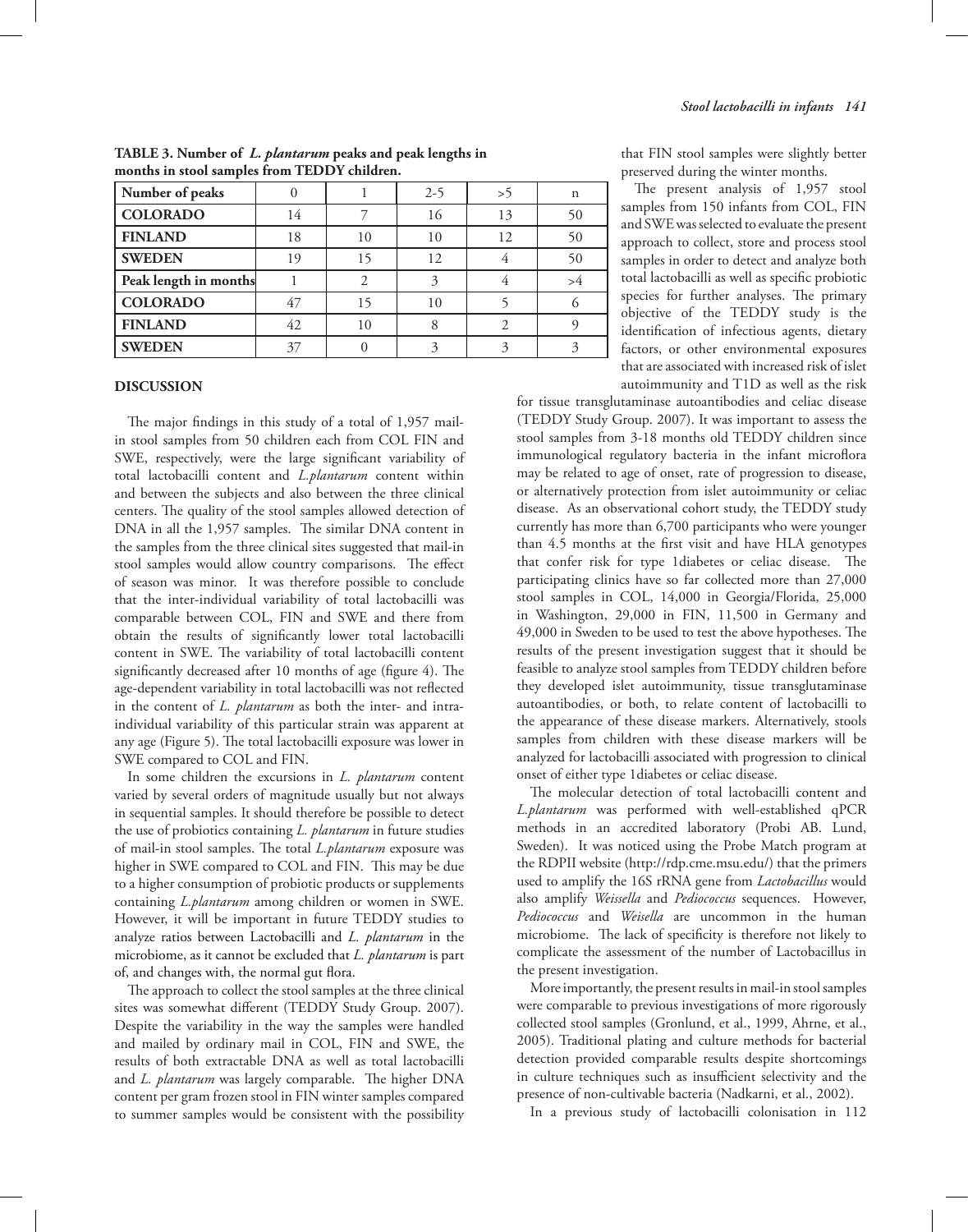Swedish infants at the age of 3-18 months, the stool samples were collected in controlled conditions, refrigerated and processed within 24 hours. Significant frequency of infants (45%) colonized by lactobacilli was reached at 6 months of age while the highest frequencies were reached before 8 months of age to decline by 12 months of age (Ahrne, et al., 2005). These results are consistent with the present results in mail-in stool samples, where the variability of total lactobacilli were higher in the first 10 months of age to decline and stabilize after 10 months of age in all three clinical sites included in this study. Other studies with variable ways of collecting the stool samples have also shown a large variation in lactobacilli content during the first year of life (Ahrne, et al., 2005, Vael, et al., 2011). It's known that the use of antibiotics decreases the lactobacilli content in stool (Guarner and Malagelada. 2003, Savino, et al., 2011). It remains to be determined whether the marked variation in lactobacilli and *L. plantarum* content within and between individuals may be due to probiotic supplement use or also antibiotic use.

In conclusion, mail-in stool samples from parents participating with their 3-18 months old children made it possible to select significant amounts of DNA whether the stool samples were mailed in COL, FIN or SWE. The higher DNA content in stools mailed in the winter in Finland suggests that season may affect stool sample quality. The similar DNA content in the stool samples in COL, FIN and SWE made it possible to compare clinical sites. The excursions of lactobacilli content in stool before 10 months versus after 10 months of age in both COL and FIN suggest that probiotics may have been used more often, had remained longer, or both, before 10 months of age. Mail-in stool samples from infants should be useful to determine whether the use of probiotics is reflected in the stool and of possible importance to the risk for type 1 diabetes or celiac disease.

## **ACKNOWLEGMENTS**

We thank Josefine Hiller for assistance and the Probi AB, Lund, Sweden for allowing us to use their accredited facilities for lactobacilli PCR analysis.

Funded by DK 63829, 63861, 63821, 63865, 63863, 63836 and 63790 and Contract No. HHSN267200700014C from the National Institute of Diabetes and Digestive and Kidney Diseases (NIDDK), National Institute of Allergy and Infectious Diseases (NIAID), National Institute of Child Health and Human Development (NICHD), National Institute of Environmental Health Sciences (NIEHS), Juvenile Diabetes Research Foundation (JDRF), Centers for Disease Control and Prevention (CDC) and in part by Probi AB, Lund, Sweden.

## **APPENDIX**

The TEDDY Study Group consisted of the following members from 10 centers who served on 15 different committees.

**Colorado Clinical Center:** 1,4,6,10,11Marian Rewers, MD, PhD, PI; <sup>12</sup>Katherine Barriga; <sup>12</sup>Kimberly Bautista; <sup>9,12,15</sup>Judith Baxter; George Eisenbarth, MD, PhD; <sup>2</sup>Nicole Frank; <sup>2,6,12,14,15</sup> Patricia Gesualdo; 12,13,14Michelle Hoffman; Lisa Ide; 12Rachel Karban; 13Edwin Liu, MD; 2,12Jill Norris, PhD; 7,12,15Kathleen Waugh; Adela Samper-Imaz; Andrea Steck, MD; University of Colorado, Anschutz Medical Campus, Barbara Davis Center for Childhood Diabetes.

**Georgia/Florida Clinical Center:** 1,3,4,11Jin-Xiong She, PhD; PI, \*4,5,7,8Desmond Schatz, MD; <sup>12</sup>Diane Hopkins; 6,12,13,14,15Leigh Steed; \*12Jamie Thomas; 2 Katherine Silvis; \*14Michael Haller, MD; \*2 Meena Shankar; Kim English; Richard McIndoe, PhD; †Haitao Liu, MD; †John Nechtman; Joshua Williams; Gabriela Foghis; ^ Stephen W. Anderson, MD; Georgia Health Sciences University; \*University of Florida; †Jinfiniti Biosciences LLC, Augusta, GA; ^ Pediatric Endocrine Associates, Atlanta, GA.

**Germany Clinical Center:** 1,3,4,11Anette G. Ziegler, MD, PI; \*12Alexandra Achenbach PhD; 14Heike Boerschmann; \*5 Ezio Bonifacio, PhD; Melanie Bunk; Johannes Försch; Lydia Henneberger<sup>2,12</sup>; <sup>13</sup>Michael Hummel, MD; <sup>2</sup>Sandra Hummel, PhD; ¥2Gesa Joslowski; ¥2Mathilde Kersting PhD; 7 Annette Knopff; Nadja Kocher; <sup>913</sup>Sibylle Koletzko, MD; Stephanie Krause; Claudia Matzke; Astrid Mittermeier; \*12Claudia Peplow; 6 Maren Pflüger; Claudia Ramminger; Elisabeth Strauss; Sargol Rash-Sur; <sup>9</sup> Roswith Roth, PhD; Julia Schenkel; Joanna Stock; Katja Voit; 2,12,15Christiane Winkler PhD; Anja Wosch; Forschergruppe Diabetes e.V. at Helmholtz Zentrum München; \*Center for Regenerative Therapies; TU Dresden; ¶ Dr. von Hauner Children´s Hospital; Department of Gastroenterology; Ludwig Maximillians University Munich; ¥ Research Institute for Child Nutrition' Dortmund.

**Finland Clinical Center:** ¥^1,4,11,13Olli G. Simell, MD, PhD,PI; \*±6Heikki Hyöty, MD, PhD; ¥ ¶3Jorma Ilonen, MD, PhD; \*\*Mikael Knip, MD, PhD; \*\* 6Maria Lonnrot, MD, PhD; \*^Elina Mantymaki; ^\*Juha Mykkänen, PhD; \*^12Kirsti Nanto-Salonen, MD, PhD; ± \*Tiina Niininen; \*± Mia Nyblom;\*±2Anne Riikonen; ¥^Minna Romo; ¥^12,15Barbara Simell; ¥^9,12Tuula Simell, PhD; ^\\\$13Ville Simell; \\\$12,14Maija Sjöberg; \\\$14Maino Stenius; <sup>¥^</sup>Eeva Varjonen; <sup>µ¤</sup>Riitta Veijola, MD, PhD; <sup>\*§2</sup>Suvi M. Virtanen, MD, PhD. ¥ University of Turku; \*University of Tampere; "University of Oulu; ^Turku University Hospital;<br>"Tampere University Hospital: "Oulu University Hospital: Tampere University Hospital; ¤ Oulu University Hospital; §National Public Health Institute, Finland; ¶ University of

Kuopio.<br>Sweden Clinical Center: 1,3,4,8,10,11,15 Åke Lernmark, PhD, PI; <sup>13</sup>Daniel Agardh, MD, PhD; Peter Almgren, Eva Andersson; 2,13Carin Andrén-Aronsson; Maria Ask; Ulla-Marie Karlsson; Corrado Cilio, MD<sup>5</sup>, PhD; Jenny Bremer; Emilie Ericson-Hallström; Thomas Gard; Joanna Gerardsson; 12,14Gertie Hansson; Monica Hansen; Susanne Hyberg; Rasmus Håkansson; Fredrik Johansen; Linda Jonsson; 14Helena Larsson MD, PhD; 9,12Barbro Lernmark, PhD; Maria Markan; Theodosia Massadakis; Jessica Melin; Maria Månsson-Martinez; Anita Nilsson; Kobra Rahmati; Monica Sedig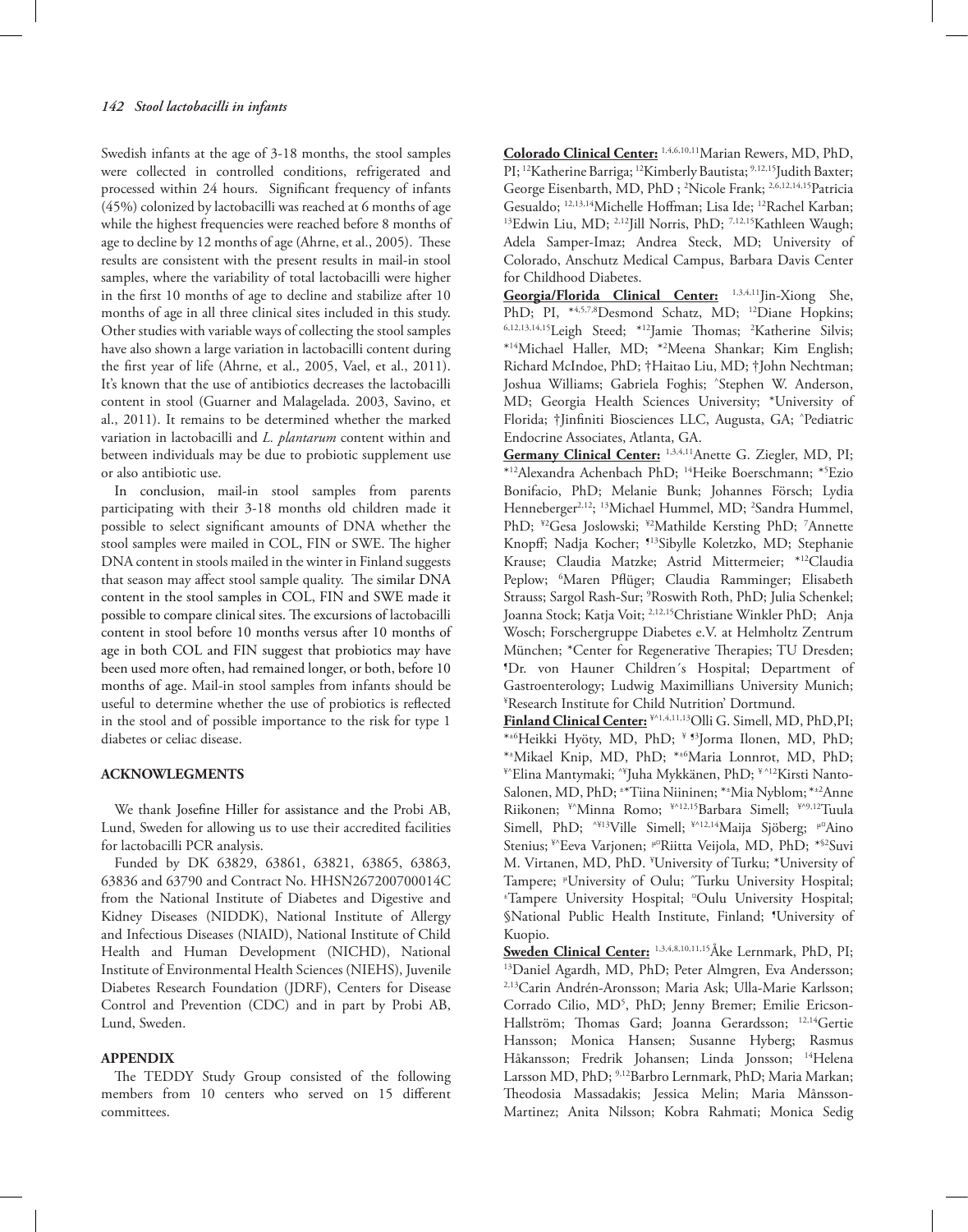Järvirova; Sara Sibthorpe; Birgitta Sjöberg; Anna Skogberg; 3,15Carina Törn, PhD; Anne Wallin; Åsa Wimar; Sofie Åberg. Lund University.

**Washington Clinical Center:** 1,3,4, 5, 6,7,11,13, 14William A. Hagopian, MD, PhD, PI; Xiang Yan, MD; 6,7,12,13Michael Killian; 12,14,15Claire Cowen Crouch; 2 Kristen M. Hay; Stephen Ayres; Carissa Adams; Brandi Bratrude; David Coughlin; Greer Fowler; Czarina Franco; Carla Hammar; Diana Heaney; Patrick Marcus; Arlene Meyer; Denise Mulenga; Elizabeth Scott; Jennifer Skidmore; Joshua Stabbert; Viktoria Stepitova; Nancy Williams. Pacific Northwest Diabetes Research Institute.

**Pennsylvania Satellite Center:** Dorothy Becker, MD; 12Margaret Franciscus; 2 MaryEllen Dalmagro-Elias; Ashi Daftary, MD; Children's Hospital of Pittsburgh of UPMC.

**Data Coordinating Center:** 1,4,5,10,11Jeffrey P. Krischer, PhD' PI; Michael Abbondondolo; 3,9,14,15Lori Ballard; <sup>12,15</sup>Rasheedah Brown; 5,6Brant Burkhardt, PhD; David Cuthbertson; Christopher Eberhard; Steven Fiske; Veena Gowda; David Hadley, PhD; 3,6,13,15Hye-Seung Lee, PhD; Shu Liu; Kristian Lynch, PhD<sup>9</sup>; Jamie Malloy; <sup>12,15</sup>Cristina McCarthy; 2,5,6,13,15Wendy McLeod; 9 Laura Smith, PhD; 12,15Susan Smith; 2,15Ulla Uusitalo, PhD; 4,5,9,14,15Kendra Vehik, PhD; Earnest Washington; 2,15Jimin Yang, PhD, RD; University of South Florida.

Project scientist: 1,3,4,5,7,10,11Beena Akolkar; PhD; National Institutes of Diabetes and Digestive and Kidney Diseases. **Other contributors:** <sup>5</sup> Kasia Bourcier; National Institutes of

Allergy and Infectious Diseases, PhD; 6,15' Thomas Briese, PhD Columbia University; 3 Henry Erlich, PhD, Children's Hospital Oakland Research Institute, 9,12; Suzanne Bennett Johnson, PhD, Florida State University, <sup>6</sup>Steve Oberste, PhD, Centers for Disease Control and Prevention.

## *Committees:*

<sup>1</sup>Ancillary Studies; <sup>2</sup>Diet; <sup>3</sup>Genetics; <sup>4</sup>Human Subjects/ Publicity/Publications; <sup>5</sup>Immune Markers; <sup>6</sup>Infectious Agents;<br><sup>7</sup>I aboratory Implementation: <sup>8</sup>Maternal Studies: <sup>9</sup>Psychosocial: Laboratory Implementation; <sup>8</sup>Maternal Studies; <sup>9</sup> <sup>10</sup>Quality Assurance; <sup>11</sup>Steering; <sup>12</sup>Study Coordinators; <sup>13</sup>Celiac Disease; <sup>14</sup>Clinical Implementation; <sup>15</sup>Quality Assurance Subcommittee on Data Quality.

## **REFERENCES**

Ahrne, S., Lonnermark, E., Wold, A. E., Aberg, N., Hesselmar, B., Saalman, R., Strannegard, I. L., Molin, G. and Adlerberth, I. (2005). Lactobacilli in the intestinal microbiota of Swedish infants. *Microbes and Infection* **7**:1256-1262.

Balmer, S. E. and Wharton, B. A. (1989). Diet and faecal flora in the newborn: breast milk and infant formula. *Archives of Disease in Childhood* **64**:1672-1677.

Berggren, A., Lazou Ahren, I., Larsson, N. and Onning, G. (2011). Randomised, double-blind and placebo-controlled study using new probiotic lactobacilli for strengthening the body immune defence against viral infections. *European Journal of Nutrition* **50**:203-210.

Biasucci, G., Rubini, M., Riboni, S., Morelli, L., Bessi, E. and Retetangos, C. (2010). Mode of delivery affects the bacterial community in the newborn gut. *Early Human Development (Limerick)* **86 Suppl 1**:13-15.

Dib, S. A. and Gomes, M. B. (2009). Etiopathogenesis of type 1 diabetes mellitus: prognostic factors for the evolution of residual beta cell function. *Diabetes & Metabolic Syndrome* **1**:25.

Dominguez-Bello, M. G., Costello, E. K., Contreras, M., Magris, M., Hidalgo, G., Fierer, N. and Knight, R. (2010). Delivery mode shapes the acquisition and structure of the initial microbiota across multiple body habitats in newborns. *Proceedings of the National Academy of Sciences of the United States of America (Washington, DC)* **107**:11971-11975.

FAO/WHO. (2006) Probiotics in food : health and nutritional properties and guidelines for evaluation : report of a Joint FAO/WHO Expert Consultation on Evaluation of Health and Nutritional Properties of Probiotics in Food, including powder milk with live lactic acid bacteria : Cordoba, Argentina, 1-4 October 2001 : report of a Joint FAO/WHO Working Group on Drafting Guidelines for the Evaluation of Probiotics in Food. Pp. viii, 50 p. Rome: Food and Agriculture Organization of the United Nations.

Gronlund, M. M., Lehtonen, O. P., Eerola, E. and Kero, P. (1999). Fecal microflora in healthy infants born by different methods of delivery: permanent changes in intestinal flora after cesarean delivery. *Journal of Pediatric Gastroenterology and Nutrition* **28**:19-25.

TEDDY Study Group. (2007). The Environmental Determinants of Diabetes in the Young (TEDDY) study: study design. *Pediatric Diabetes Journal* **8**:286-298.

Guarner, F. and Malagelada, J. R. (2003). Gut flora in health and disease. *Lancet* **361**:512-519.

Haarman, M. and Knol, J. (2006). Quantitative real-time PCR analysis of fecal Lactobacillus species in infants receiving a prebiotic infant formula. *Applied and Environmental Microbiology* **72**:2359-2365.

Hagopian, W. A., Erlich, H., Lernmark, A., Rewers, M., Ziegler, A. G., Simell, O., Akolkar, B., Vogt, R., Jr., Blair, A., Ilonen, J., Krischer, J. and She, J. (2011). The Environmental Determinants of Diabetes in the Young (TEDDY): genetic criteria and international diabetes risk screening of 421 000 infants. *Pediatric Diabetes Journal* **12**:733-743.

Hall, M. A., Cole, C. B., Smith, S. L., Fuller, R. and Rolles, C.